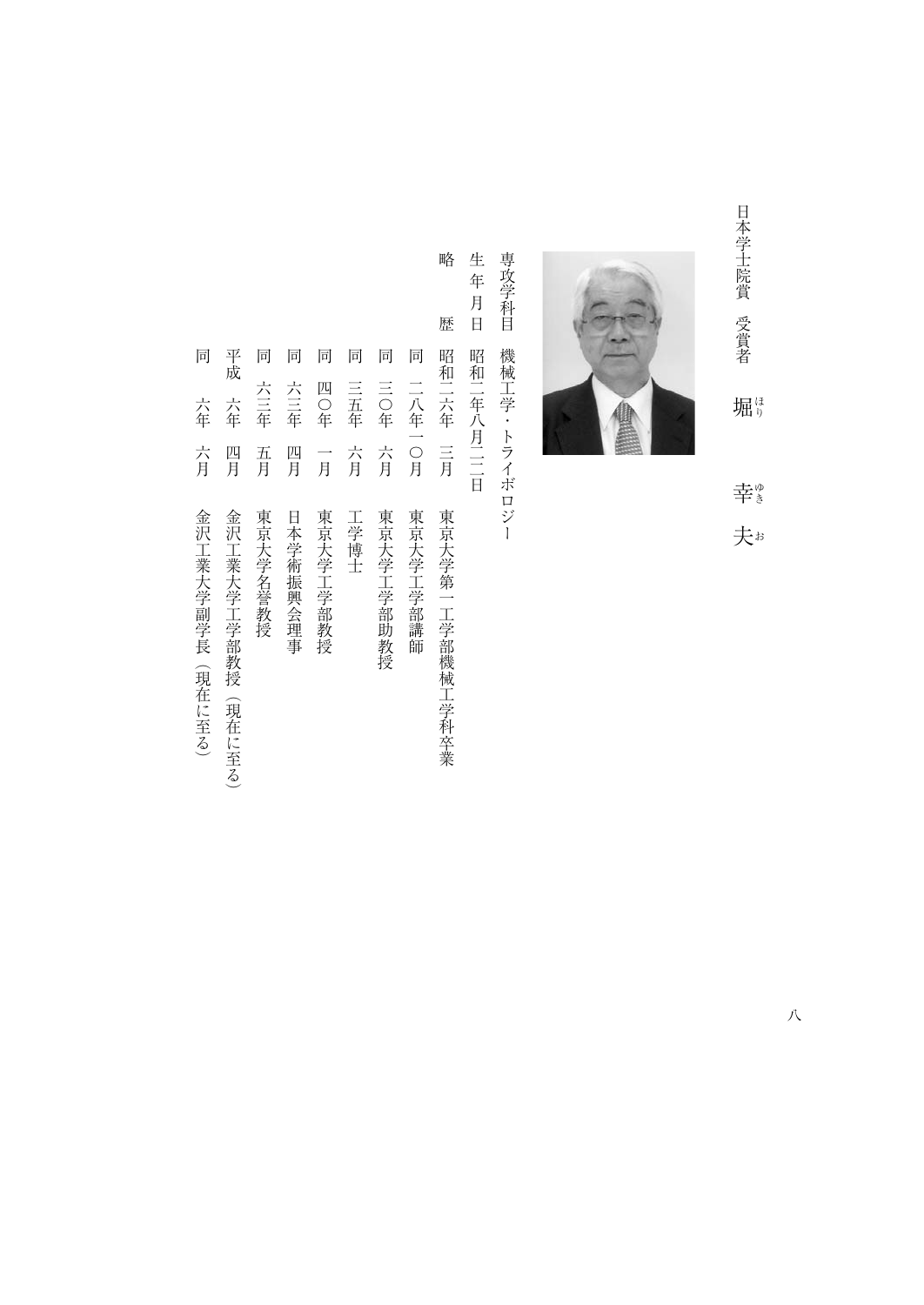日本学士院賞 受賞者 「日本学生院」の「日本学校」の「日本学校」の「日本学校」、「日本学校」、「日本学校」、「日本学校」、「日本学校」、「日本学校」、「日本学校」、「日本学校」、「日本学校」、「「 加 藤う 康 司じ



専攻学科目 手続き スター・スター・スター・エヌ こうしょう こうしゃ しゅうしゅう しゅうしゅう しゅうしゅう しゅうしゅう しゅうしゅう しゅうしゅう しゅうしゅう しゅうしゅう 機械工学・トライボロジー

生年月日 生年月日昭和一八年七月四日 昭和一八年七月四日

略

- 略歴昭和四一年三月東北大学工学部機械工学科卒業 歴 昭和四一年 三月 東北大学工学部機械工学科卒業
- 同 同一年一月 東北大学工学部 かいしょう しゅうしゅう しゅうしゅう しゅうしゅう しゅうしゅう しゅうしゅう しゅうしゅう しゅうしゅう しゅうしゅう しゅうしゅう しゅうしゅう しゅうしゅう しゅうしゅう しゅうしゅ 四六年 四月 東北大学工学部助手
- 同四九年三月東北大学大学院工学研究科博士課程修了 四九年 言 東北大学大学院工学研究科博士課程修了
- 同四九年三月工学博士 四九年 三月 工学博士
- 一年二月 長江 医二十四指肠 医二十四指肠 医二十四指肠 医二十四指肠 医二十四指肠 医二十四指肠 医二十四指肠 医二十四指肠 医二十四指肠 医二十四指肠 医二十四指肠 医二十四指肠 医二十四指肠 医二十四指肠 医二十四指肠 医二十四指肠 医二十四指肠 医二十四指肠 医二十四指肠 医二十四指肠 医二十四指肠 医二十四指肠 医二十四指肠 医二十二指肠 医二十二指肠 医二十二指肠 医二十二指肠 医二十二指肠 医二十二指肠 医二十二指肠 医二十 五五年 五月 東北大学工学部助教授
- 一年四月 長江 医二十四指数 医二十四指数 医二十四指数 医二十四指数 医二十四指数 医二十四指数 医二十四指数 医二十四指数 医二十四指数 医二十四指数 医二十四指数 六二年 四月 東北大学工学部教授
- 平成九年四月東北大学大学院工学研究科教授 九年 四月 東北大学大学院工学研究科教授

平成

同 同 同 同

同 同

一九年

- 同一九年四月東北大学名誉教授 四月 東北大学名誉教授
- 同一九年四月日本大学工学部教授 1988年 1988年 1988年 1988年 1988年 1988年 1988年 1988年 1988年 1988年 1988年 1988年 1988年 1988年 1988年 1988年 一九年 四月 日本大学工学部教授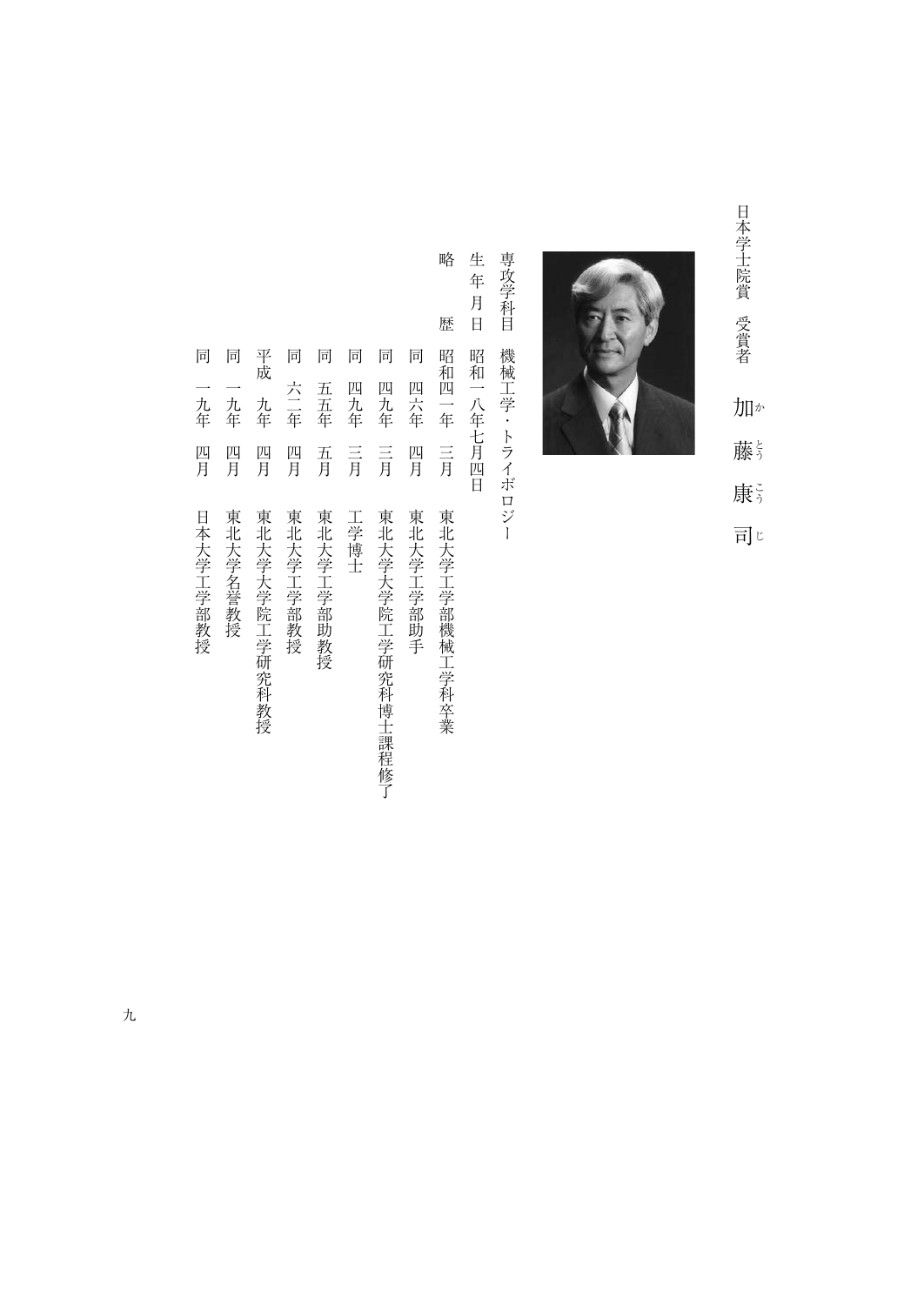| 触点の凝着説により一九二〇~五〇年に与えられた。それ以降にお<br>が確立されていた。その定性的説明はバウデンとテーバらの微小接<br>の<br>アモントン<br>r y<br>$\lambda$<br>よる<br>取り扱<br>-潤滑<br>ては、<br>固<br>[体間<br>々の問題がその式により解かれ、<br>ー八<br>往復軸受の<br>司氏の「トライボロジーに関する研究」<br>の<br>共同研究)に対する授賞審査要旨<br>微小凝着点の変形機構と滑り出し機構の解明及び多点接触<br>八六年にレイ<br>機構は、<br>い方の探求が主たる対象であった。摩擦<br>の<br>や<br>摩擦<br>クーロンらによりなされ、<br>の法<br>潤滑理論等、<br>一八八三年のタワーの実験によ<br>厠の<br>ノルズにより定式化された。<br>研究は、<br>多くの研究が行わ<br>レオナルド・<br>わが国でも一九<br>、一八〇〇年までには経験則<br>ダ<br>れ<br>の低減に重要な流<br>$\ddot{\phantom{0}}$<br>って明ら<br>た。<br>以後、<br>ヴィンチ以来、<br>四五年<br>他方、<br>流<br>か<br>筗<br>Ò<br>横<br>lZ<br>润滑<br>一九<br>堀<br>$\tilde{\varepsilon}$ |
|-------------------------------------------------------------------------------------------------------------------------------------------------------------------------------------------------------------------------------------------------------------------------------------------------------------------------------------------------------------------------------------------------------------------------------------------------------------------------------------------------------------------------------------------------------------------------------------------------------------------------|
|                                                                                                                                                                                                                                                                                                                                                                                                                                                                                                                                                                                                                         |
|                                                                                                                                                                                                                                                                                                                                                                                                                                                                                                                                                                                                                         |
| 体                                                                                                                                                                                                                                                                                                                                                                                                                                                                                                                                                                                                                       |
| れ                                                                                                                                                                                                                                                                                                                                                                                                                                                                                                                                                                                                                       |
| の種                                                                                                                                                                                                                                                                                                                                                                                                                                                                                                                                                                                                                      |
| に                                                                                                                                                                                                                                                                                                                                                                                                                                                                                                                                                                                                                       |
| $\bigcirc$<br>Ō<br>年代前半以降急激に高速化した回転機械は、<br>回転速度が危険速                                                                                                                                                                                                                                                                                                                                                                                                                                                                                                                                                                     |
| 度の二倍以上のとき、<br>潤滑油膜に起因する回転軸の異常振動<br><b>(オイ</b>                                                                                                                                                                                                                                                                                                                                                                                                                                                                                                                                                                           |
| ル<br>ウィ<br>ップ<br>の問題に直面し、<br>回転機械の高速化<br>・長軸化が永く阻                                                                                                                                                                                                                                                                                                                                                                                                                                                                                                                                                                       |
| まれていた。<br>この時代には機械の高性能化とそのための複雑化のた                                                                                                                                                                                                                                                                                                                                                                                                                                                                                                                                                                                      |

年以降には、固体の摩耗の法則の研究が急速に活発化し、巨視的法 則性の確認と微視機構の理解が課題とされてきた。 めに、高信頼性化も強く求められ始めていた。その結果、一九五〇 からは、 この様に こうしょう こうしょう こうしょう こうしょう こうしょう こうしょう こうしょう こうしょう こうしょう こうしょう こうしょう 年以降には、固体の摩耗の法則の研究が急速に活発化し、巨視的法 あたり、その結果、その結果、一九五〇の結果、一九五〇の結果、一九五〇の結果、一九五〇の結果、一九五〇の結果、一九五〇の結果、一九五〇の結果、一九五〇の結果、一九五〇の結果、一九五〇の結果、一九五〇の結

工学生のエネルギーのエネルギーのエネルギーのエネルギーのエネルギーのエネルギーのエネルギーのエネルギーのエネルギーのエネルギーのエネルギーのエネルギーのエネルギー

幸夫氏及び工学博士加藤康

工学博士堀

く貢献した。以下に両氏の業績の概要を説明する。 を主導する、などトライボロジーの学問の構築と技術の発展に大き を確立し、加藤康司氏は「摩耗形態図」を創成して世界の摩耗研究 導入された。このような潮流の中で、堀 幸夫氏は「堀のオイルウ 「トライボロジー」なる学術用語がイギリスにおいて一九六六年に 統合し包括する学問の必要性が強く認識され、境界学問としての ィップ理論」として世界的に認知された回転軸異常振動回避の理論 「トライボロジー」など、「トライボロジー」など、「トライボロジー」など、「トライボロジー」など、「トライボロジー」など、「トライボロジー」など、「トライボロジー」など、「トライボロジー」など、「トライ く貢献した。以下に両氏の業績の概要を説明する。 そのような こうしゅう こうしゅう こうしゅう こうしゅう こうしゅう こうしゅう こうしゅう こうしゅう こうしゅう こうしゅう こうしゅう こうしゅう こうしゅう を確立し、加藤康司氏は「摩耗形態図」を創成して世界の摩耗研究 ・『『『『『『『『『『『『『『『『『『『『『『『『』』として世界の理論』として、『『『『『』』として世界の理論』として、『『『『』』として『『『『』』として『『『』』として『『『』』として『『『『』』 きんじゅつ きょうきょう このような このような このような このような このような このような このような このような このような このような このような このような このような このような このような このような このような 統合し包括する学問の必要性が強く認識され、境界学問としての これらの背景のもとに、摩擦・摩耗・潤滑に関する科学と技術を これらの背景のもとに、摩擦・摩耗・潤滑に関する科学と技術を

れている。 ○万W級発電機は危険速度の二倍より遙かに高い五−六倍で運転さ が、ロータの長軸化により一〇〇万W以上に急増大した。現在一〇 を可能にした。発電機の出力は当時二〇万W以下にすぎなかった により各種回転機械の高速化、発電機等の長軸化(低危険速度化) 界で初めて明らかにしたばかりでなく防止法も示したもので、これ 的特性を詳細に調べ、自励振動としてのオイルウィップの本質を世 れている。 〇万 が、ロータの長軸化により一〇〇万 として、その場合には「この日本の出力は当時にも当時にもある」という。 により各種回転機械の高速化、発電機等の長軸化(低危険速度化) 界で初めて明らかにしたばかりでなく防止法も示したもので、これ 的特性を詳細に調べ、自励振動としてのオイルウィップの本質を世 堀氏のオイルウィップ理論は、油膜で支えられた回転軸の動力学 堀氏のオイルウィップ理論は、油膜で支えられた回転軸の動力学 教育法 はいしゅう こうしゅう こうしゅう こうしゅう こうしゅう こうしゅう こうしゅう こうしゅう こうしゅう こうしゅう こうしゅう こうしゃ こうしゅう こうしゅう 以上に急増大した。現在一〇 以下にすぎなかった ー・コーヒー こうしゃ

また同氏は、危険速度の二倍以上で運転される回転軸は地震等の ものは、危険速度の二倍は、危険速度の一倍は、危険速度の二倍以上で運転されるので、危険速度が増えるので、危険速度が増えているので、危険速度が増えているので、危険速度が増えているので、危険速度が増えている

三五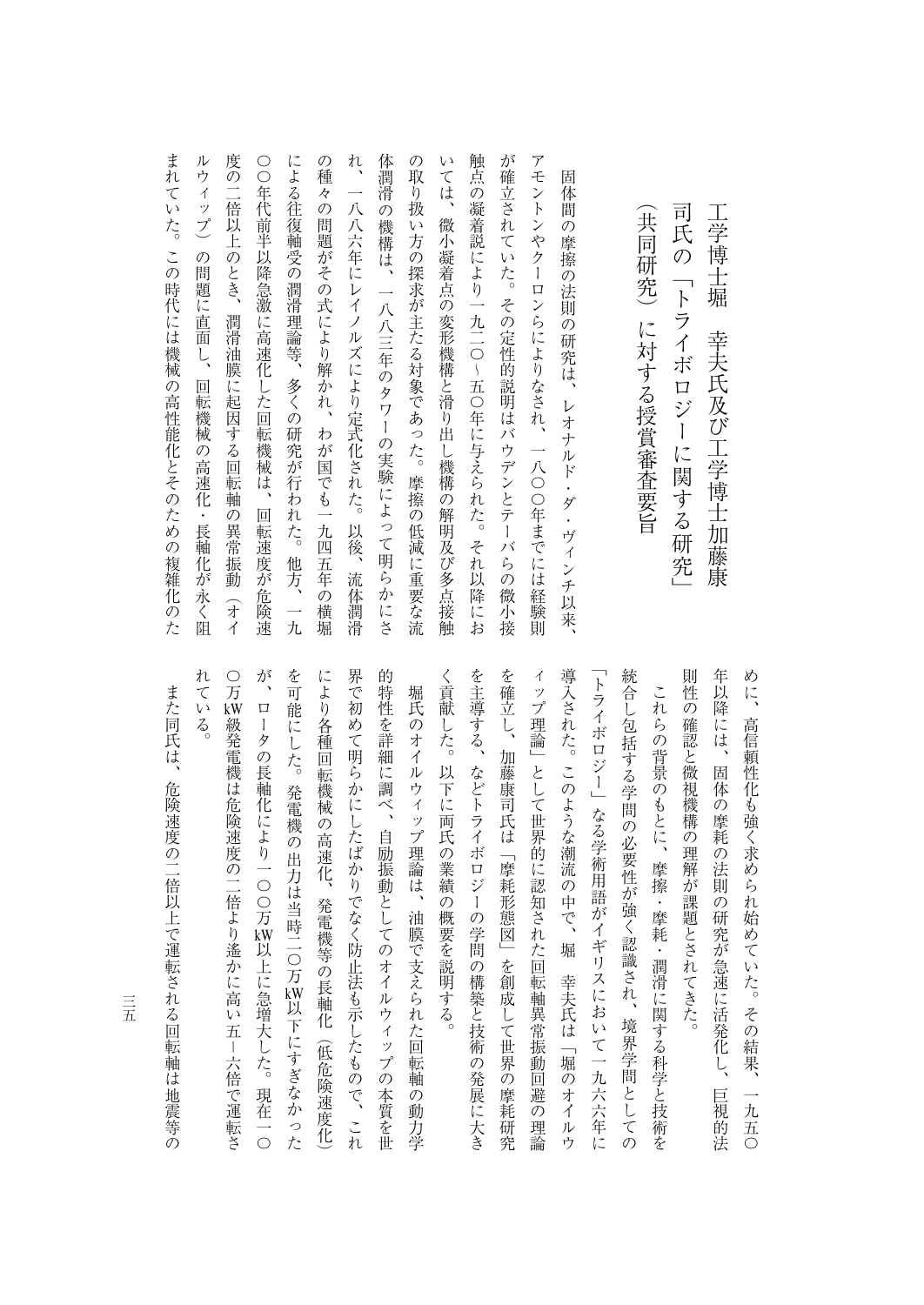| 外乱により突然オイルウィップを起こす危険性のあることを世界で                                            |
|---------------------------------------------------------------------------|
| 初めて指摘し、<br>数値計算等により設計段階でその回避を確認する動                                        |
| 的耐震設計法を示した。                                                               |
| 同氏は以上の理論を蒸気タービン発電機等の多軸受長大軸系に拡                                             |
| 張し、その安定性への軸受変位の影響を明らかにした。<br>また線形理                                        |
| 論では不安定となる領域での安定なリミットサイ<br>クルの可能性<br>浮                                     |
| 動ブシュ軸受で支えられた回転軸の安定性等、学術上重要な<br>*問題を                                       |
| 解明した。更に高速軸受で重要な潤滑膜の温度上昇の詳細<br>な<br>)解析と                                   |
| 実験的検証、<br>乱流潤滑膜の混合距離モデル及び k-<br>$\omega$<br>モデ<br>ルによる                    |
| 詳細な解析と実験的検証、<br>トムズ効果の応用等で大きな業績を挙げ                                        |
| た。                                                                        |
| 同氏は以上の研究成果を我が国初の専門書「流体潤滑」(養賢堂                                             |
| 一〇〇二)に取りまとめた外、<br>その英訳 "Hydrodynamic Lubrication"                         |
| (Springer 2006) を出版した。                                                    |
| 加藤氏は微小凝着点の変形と滑り出しの微視機構をモデル試験と                                             |
| 接触面内滑りの可視化法により明らかにし、<br>静止摩擦係数の発生機                                        |
| 構<br>の説明を与えた。<br>摩耗に関しては、走査型電子顕微鏡<br>内摩擦試<br>験                            |
| 機<br>$\overline{\mathcal{O}}$<br>開発により、<br>微視的摩耗形態と摩耗粒子形態の関係を明<br>Ś<br>かに |
| した。<br>そ<br>$\mathcal{O}$<br>成果は国内大型発電設備の故障予知などに広く用<br>L)<br>られ           |
| T<br>いる。<br>さらに、<br>観察された微視的摩耗形態と滑り線理論による摩                                |

界の注目するところとなっている。セラミックスの水潤滑は給排水 った。 旭日中綬章等、多くの賞を授与されている。加藤氏は米国機械学会 本潤滑学会論文賞、東京都功労者 であり、国内外の学界と産業界から高い評価を与えられている。 など広大な分野におけるトライボロジーの先端技術を開拓したもの 基礎的諸理論の構築を行い、さらに発電、生産、情報、環境、宇宙 用ラビング布評価法は学会と産業界から高く評価されている。 密位置決めステージは半導体検査装置に用いられており、液晶配向 ポンプ等に実用化されている。超音波による摩擦駆動を導入した精 の低摩擦現象の発見と窒素ガス潤滑の実証は新潤滑法を可能にし世 試験を経て、実用化への開発途上にある。窒素ガス中の窒化炭素膜 宇宙使用の玉軸受に適用され、国際宇宙ステーションにおける暴露 の基礎を与えるウェアマップとして摩耗研究の世界的潮流の源とな を創成し、摩耗形態の予測を初めて可能にした。それは耐摩耗設計 (ASME\*ロトラ、『大学の論体学会修正』の「大学の論体学会修正」の「大学の論体学会修正」の「大学の論体学会修正」の「大学の論体学会修正」の「大学の論体学会修正」の「大学の論体学会修正」の「大学の論体学会修正」の「大学の論体学会修正」の「大学の論体学会修正」の「大学の論体学会修正」の「大学の論体学会修正」の「大学の論体学会修正」の「大学の論体学会修正」の「大学の論体学会修正」の「大学の論体学会修正」の「大学の論体学会修正」の「大学の論体学会修正 本潤滑学会論文賞、東京都功労者(科学技術)、紫綬褒章、勲三等 であり、国内外の学界と産業界があり、国内外の学界があり、国内外の学界があり、国内外の学界があり、国内外の学界があり、国内外の学界があり、国内外の学界があり、国内外の学界があり、国内外の学界があり、国内 などの人 かいしょう こうしょう こうしょう こうしゅう こうしょう こうしょう こうしょう こうしょう こうしょう こうしょう こうしょう こうしょう こうしょう 基礎的諸理論の構築を行い、さらに発電、生産、情報、環境、宇宙 用ラビング布評価法は学会と産業界から高く評価されている。 多様子 こうしょう こうしょう こうしゅう こうしゅう こうしゅう こうしょう こうしょう こうしょう こうしょう こうしょう ポンプ ディング・ディング こうしょう こうしょう こうしゅう こうしゅう こうしゅう こうしゅう こうしゅう こうしゅう こうしゅう こうしゅう こうしゅう こうしゅう 界の注目するところとなっている。セラミックスの水潤滑は給排水 の低摩擦 こうしゅう こうしゅう こうしゅう こうしゅう こうしゅう こうしゅう こうしゅう こうしゅう こうしゅう こうしゅう こうしゅう こうしゅう こうしゅう 試験を経て、実用化への開発途上にある。窒素ガス中の窒化炭素膜 宇宙使用の玉輪受に適用され、国際宇宙ステーションにおける暴露を受ける黒暗を受ける暴露を受ける。 このほか、同氏の発明によるトライボコーティング潤滑法は長期 の基礎を与えるウェアマップとして摩耗研究の世界的潮流の源とな を見て、<br>アクセスの予測を利用しているので、予測を利用した。<br>アクセスの予測を利用した。 それらの成果に対して、堀氏は日本機械学会論文賞(三回)、日 両氏の以上の業績はトライボロジーを学問として確立するための それらの成果に対して、それが、昭和10年には、昭和10年には、昭和10年には、昭和10年には、昭和10年には、昭和10年には、昭和10年には、昭和10年には、昭和10年には、昭和10年には、昭和10年 一つ、「その業績はトライボロジーを学問として体育によって体育によって体育によって体育によって体育によって体育によって体育によって体育によって体育によって体育によって体育によって体育によって体育によって このほか、同氏の発明によるトライボコーディング開発によるトライボコーディング用によるトライボコーディング開発によるトライボコーディング用によるトライボコーディング<br>アライボコーディング ASME Mayo D. Hersey(科学技術)、紫綬褒章、勲三等 Award

)論文賞、

、米国トライボロジ

三六

除し、摩擦と摩托を結びつけることには、摩擦と摩托を指すことにより、摩擦と摩托を指定した摩托を指定した摩托を指定した摩托を指定した事件には、<br>これには、<br>「要保税の事件には、

擦係数を結びつけることにより、摩擦と摩耗を統合した摩耗形態図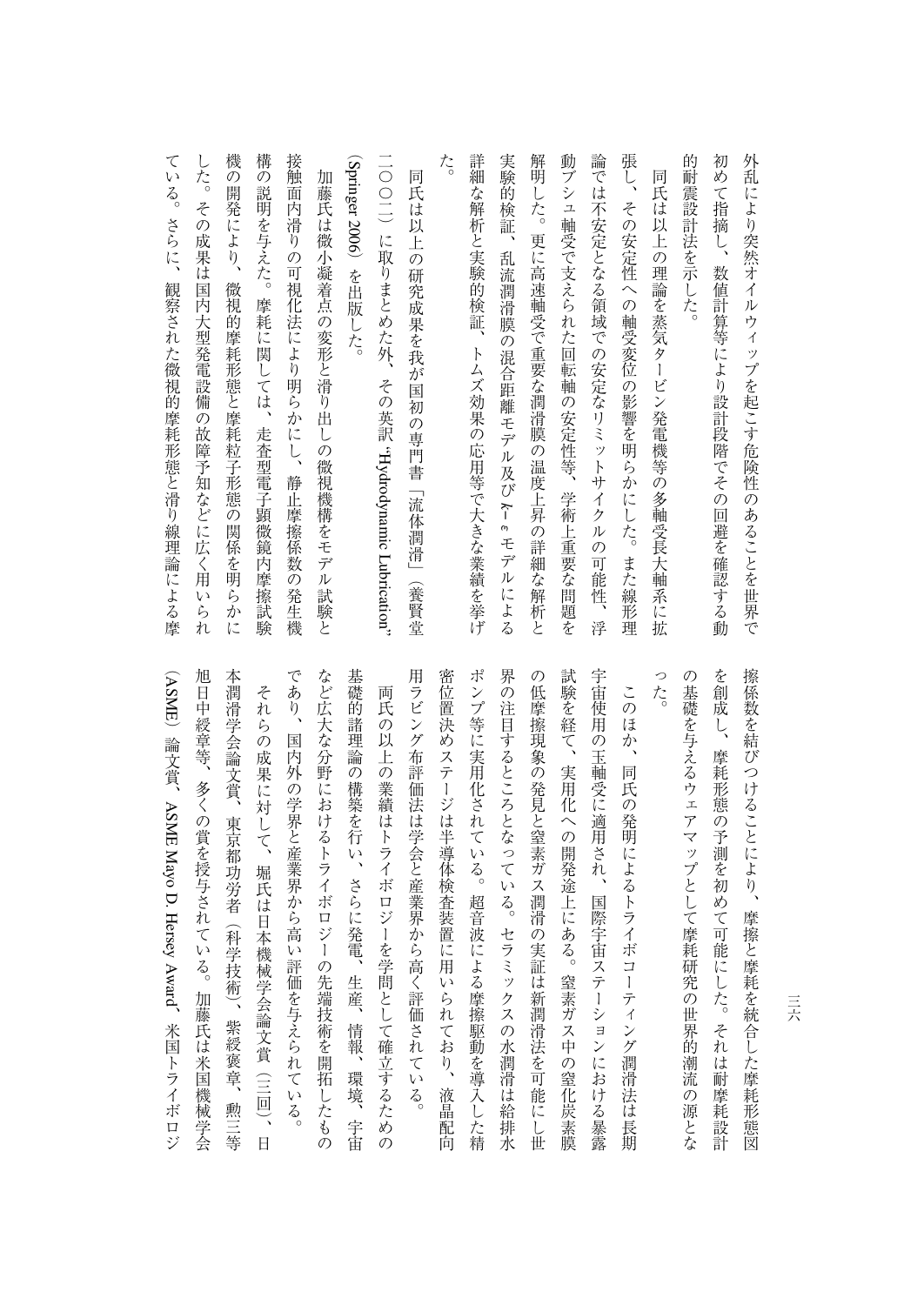ーJacob WallenbergAward

## **堀**

- **Ⅰ** -**著**
- .<br>山 、「
- 2 ・<br>堀

、「

- 3 Yukio Hori, "Hydrodynamic Lubrication,"Springer−Verlag(2006).
- **Ⅰ ′** -**訳**
- ・<br>堀 、「 書 :Wilhelm Flügge,"Viscoelasticity," Blaisdell Publishing Co. (1967
- -**ハ )(**

## -**論**

- 1. National Congress for Applied Mechanics, Sept. 1955, pp. 395−398. Y.Hori, "A Theory of Oil−Whipin. Journal Bearings," Proc. of the 5thJapan
- $\overline{2}$ Me Y.Hori, "A Theory of Oil Whip," Trans. ASME, Ser. E, Journal of Applied chanics, Vol. 26 (1959), pp. 189−198.
- $\omega$ 259. Trans. ASME, Journal of Lubrication Technology, Vol. 94 (1972), pp. 248− M. Tanaka and Y. Hori, "Stability**Characteristics** <u>ຊ</u> Floating BushBearings,"
- 4. T. Nasuda and Y. Hori, "Influence<u>ຊ</u> Misalignment of SupportJournal

389-395. 389−395. ConferenceBearings on Stability on Rotordynamic<u>ຊ</u> Multi−Rotor Problem Systems,"in, Power Plants, Proc. IFToMM Rome, Sept. 1982, International pp.

- çл M. Malik and Y. Hori, "An Approximate Nonlinear Transient Analysis<u>ຊ</u> Journal Bearing Responsein. Unstable Region of Linearized System," Proc. IFToMM−JSME International**Conference**  on Rotordynamics, Tokyo, Sept. 1986, pp. 217−220.
- $\Xi$ T. Kato and Y. Hori, "Matrix Form of Reynolds Equation," JSME ternational Journal, Vol. 31 (1986), pp.444−450.

6.

- $\mathcal{L}$ IMechE Inter Y. Hori, "Anti−Earthquake**Considerations** i. Rotordynamics," Proc. 4th national**Conference**  on Vibrations in Rotating Machinery, Edinburgh, Sept. 1988,pp. 1−8.
- 8. 112 (1990), pp. 160−165.  $\supseteq$  Film Bearings," Trans. ASME, Journal<u>ຊ</u> Vibration and Acoustics, Vol. Y. Hori and T. Kato, "Earthquake−Induced Instability of a Rotor Supportedby
- 9. M. Tanaka and Y. Hori, "Stability**Characteristics**  of Worn Journal Bearings," 1990, pp. 93−97. Proc. IFToMMن<br>م International Conference on Rotordynamics,Lyon, Sept.
- 10. Misaligned Multirotor System," Tr T. Kato, H. Matsuoka and Y. Hori, "Seismic Response of a Linearly Stable, ibology Transactions, STLE, Vol. 36 (1993), pp. 311−315.

- 1. 1975, pp. 121−125, #D−5, Bulletin of JSME, Vol. 20 (1977), pp. 381−387. Applied Mechanics Western Conference, Honolulu, Hawaii, March 24−27, An Application to Tape Memory Devices," Proc. of 1975 Joint ASME−JSME Y. Hori, A. Hasuike, T. Higashi and Y. Nagase, "A Study on FoilBearings−
- 2. J ournalH. Fukayama, M. Tanaka and Y. Hori, "Friction Reductionin. Turbulent Bearings by Highpolymers," Trans. ASME, Journal ofLubrication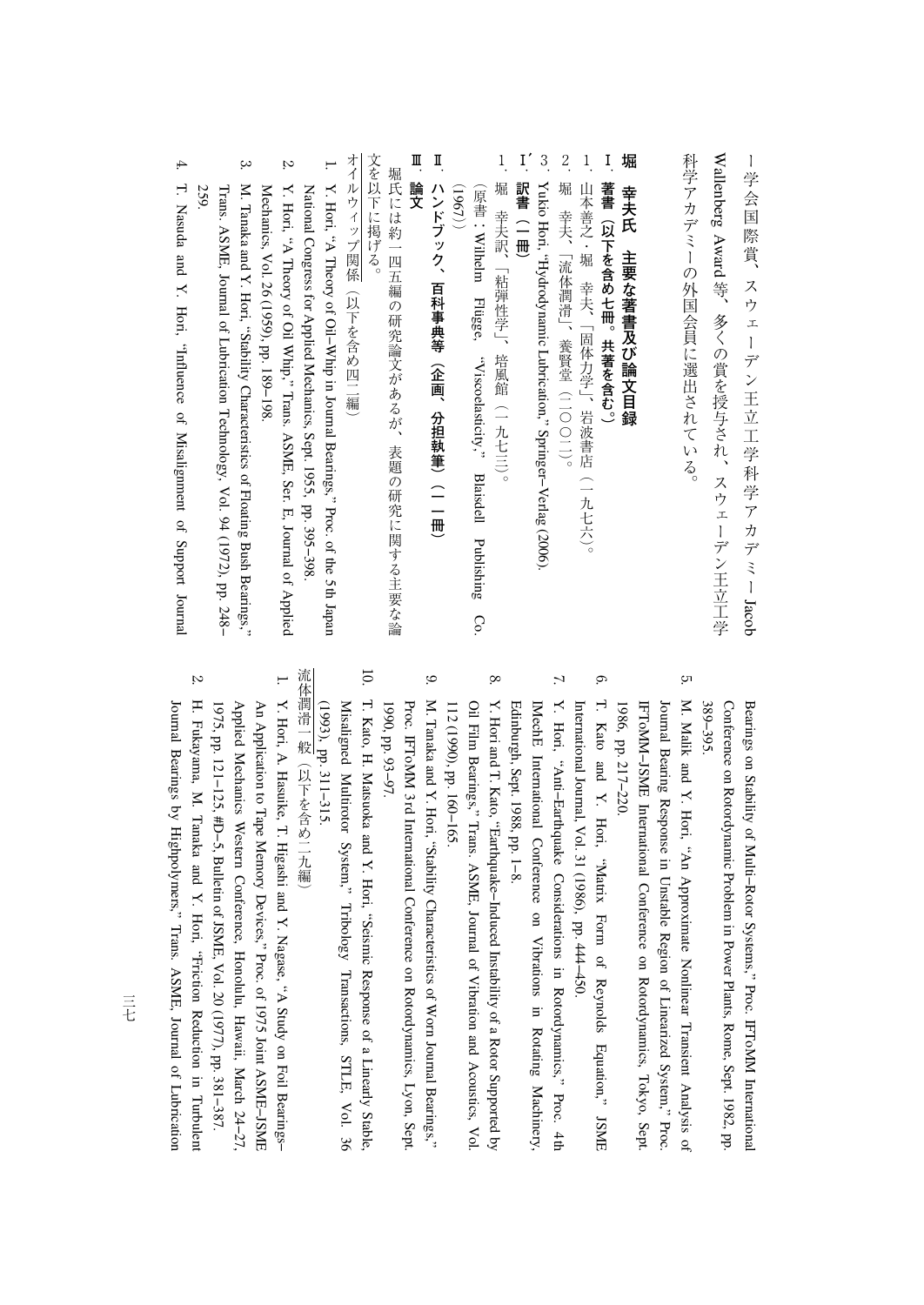Technology, Vol. 102 (1980), pp.439−444.

- $\omega$ ASME, Journal of Lubrication Technology, Vol. 103 (1981), pp. 398−405. Y. Hori, T. Kato and H. Narumiya, "Rubber Surface Squeeze Film,"Trans.
- 4. ( 1983),Bearings," Trans. ASME, Journal of Lubrication Technology, Vol. 105 Thermohydrodynamic Performance of Sector−Shaped, Tilting−Pad Thrust K. W. Kim, M. Tanaka and Y.Hori, "A Three−Dimensional Analysis<u>ຊ</u> pp.406−413.
- çл 1984, pp. 205−214. Vibrationsi. Rotating Machinery, Univ. of York, England, Sept. 11−13, Annular Plain Seals," Proc. 3rd IMechE International**Conference**  on S. Kaneko, Y. Hori and M. Tanaka, "Static and Dynamic Characteristics<u>ຊ</u>
- 6. by Drag ReducingLiquids T. Kato and Y. Hori, "Pressure Distributions in a Journal Bearing Lubricated under Turbulent Conditions," Proc. JSLE International Tribology Conference, July 8−10, 1985, Tokyo, Japan, pp. 571− 576.
- $\mathcal{L}$ J. Mitsui, Y. Hori and M. Tanaka, "An Experimental Investigation on the J ournalTemperature Distributionin. **Circular**  Journal Bearings," Trans. ASME, of Lubrication Technology, Vol. 108 (1986), pp. 621−627.

## 加藤康司氏 **加藤康司氏主要な著者の意味を持ち、その場合には、「この場合」ということになる。** 主要な著書及び論文目録

- **Ⅰ**著書(分担執筆。以下を含め一八冊) **著書(分担執筆。以下を含め一八冊)**
- 1. K. Kato, "Friction and Wear" (ed. by R. W. Cahn, P. Hassen and E. J. Kramer, "Materials Science and Technology−Vol.6 " VCH, Weinheim, Germany, 1993). Chap. 16, pp. 635−680.
- 2. Chap. 8.7, pp. 787−791. LeMaitre, yooqpueH., <u>ຊ</u> Materials Behavior" Academic Press, France, 2001). K. Kato, "Physical Models of Wear, Prediction of Wear Modes" (ed. byJ.
- $\omega$ K. Kato, "Nanoscale Analysis of Wear Mechanisms" (ed. by S. M. Hsu andZ.

 $\rm{d}$  45−54. ີຕ. Ying, "Nanotribology" Kluwer Academic Publishers, USA, 2003). Chap.4,

- $\overline{4}$ Fr. . ~ ~ ..<br>4. K. Kato. "Advanced Ceramics" (ed. by J. Viži Chap. 10,Ja hanmir, "TribologyK. Kato, pp. "Advanced183−203. Ceramics" $\mathbf{a}$  Mechanical (ed. by J. Vizintin, Systems" ASME M. Kalin, K. Press, Dohda and S. USA 2004).
- **Ⅱ**論文 (以下を含め二九一編) **論文(以下を含め二九一編)**
- 1. J unctionT. Kayaba and K. Kato, "Experimental Analysis of Junction Growth witha Model," Wear, Vol. 51 (1978), pp. 105−116.
- 2. Friction for Multiple ContactPoi T. Kayaba and K. Kato, "Theoretical Representation of the**Coefficient**  of nts," Wear, Vol. 52 (1979), pp. 117−132.
- $\omega$  $\mathbb{N}$ Producedin. the Substrate Layer of Aluminum During Sliding Wear," Wear of K. Kato, T. Kayaba and Y. Ono, uoneoolsid., Density and Cell Structure terials, ASME (1985), pp.463−470.
- 4. Q, Ploughing, Cutting and Wedge Format K. Hokkirigawa and K. Kato, "An Experimental and Theoretical Investigation ion During Abrasive Wear," Tribology International, Vol. 21 (1988),pp. 51−57.
- çл −43. Balls," Journal of Applied Electromagneticsin. Materials, Vol. 1 (1990), pp. 37 N. Umehara and K. Kato, "Principles $\overline{a}$  Magnetic Fluid Grinding<u>ຊ</u> Ceramic
- 6. Tr K. Kato, H. Furuyama and M. Mizumoto,a∐., Fundamental Properties<u>ຊ</u> ibo−Coating Filmsin, Ultra High Vacuum," ProceedingsQ, the Japan International Tribology Conference−Nagoya, 1990, Vol. 1 (1990), pp. 261− 266.
- $\mathbf{r}$ sc aleT. Akagaki and K. Kato, "Ferrographic AnalysisQ, Failure Process in a Full− Journal Bearing," Wear, Vol. 152 (1992), pp. 241−252.
- 8. Contact," Thin Solid Films, Vol. 245 (1994), pp. 115−121. D. F. Diao and K. Kato, "Interface Yield Map of a Hard**Coating** under Sliding
- 9. K. Adachi, K. Kato and N. Chen, "Wear Map of Ceramics (2ndReport,